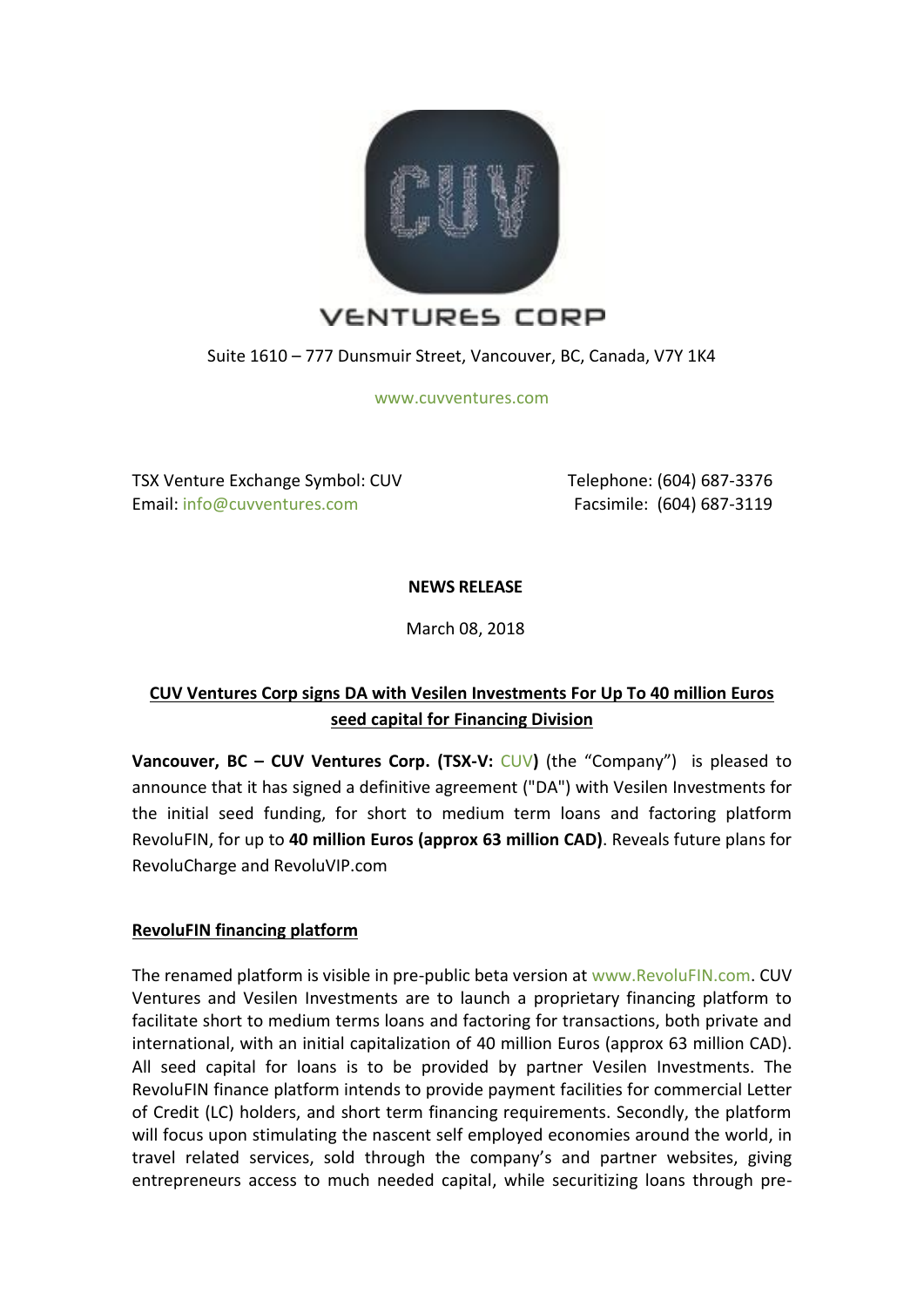booking retentions. Through RevoluFIN, CUV Ventures Corp hopes to assemble numerous deals it has identified over the past 12 months, which could directly impact the company's revenues, especially in the; Hospitality, Travel & Media sectors. Additionally, the RevoluFIN platform hopes to enable third party financiers to directly finance outstanding secured receivables while obtaining above market interest returns of between 8 and 9.5%. RevoluFIN should appeal to small and medium-sized enterprises (SMEs) looking for an improved way of working capital financing by selling their outstanding means of payment collection from sales in international markets (typically LC and Secured Drafts) by transferring the credit rights to RevoluFIN and, its financiers. Contrary to traditional invoice finance, RevoluFIN will be fast, flexible and employ transparent contract terms.

# **Highlights of the Definitive agreement with Vesilen Investments**

- Up to 40 million Euros (63 million Canadian dollars) Financing
- Annualized interest to seed investor partners 9.5%
- Approximate annualized commercial loans at 14.5%
- Risk Committee consisting of 6 members to vote on loan approvals
- 3 risk committee members from CUV Ventures
- 3 risk committee members from Vesilen Investments

## **RevoluFIN potential finance market**

The company has identified the initial market to be approximately \$3 billion; therefore, the seed capital acquired through this initial definitive agreement is considered to be just the launch proceeds of the platform. The company continues to negotiate similar terms with previously cited; Bhavnani Corp, Al-Fahim and other groups. It also publicly offers capital investors the opportunity to participate, via the RevoluFIN website.

#### **RevoluCHARGE Mobile phone recharges**

The company has identified a niche market closely related to the world remittance market. The market is automatic online or app based mobile phone recharges in developing nations, generally enacted by families and friends outside country. This multi-billion dollar market is therefore directly related to Revolupay and should be an integral part of the payment offers from within the app, along with stand-alone future website [www.RevoluCHARGE.com](http://www.revolucharge.com/) and accompanying mobile app. The company is studying various options, including certain entities that provide wholesale white label automated recharges in 248 Countries & 117 currencies, with commissions ranging from 5 to 15% for resellers. CUV Ventures feels that the mobile recharge market is a natural fit for its Revolupay remittance customers.

#### **RevoluVIP Member Only Travel Club**

The company plans to launch [www.RevoluVIP.com](http://www.revoluvip.com/) further to it becoming a duly licensed Amadeus GDS (Global Distribution System) travel provider. Amadeus is one of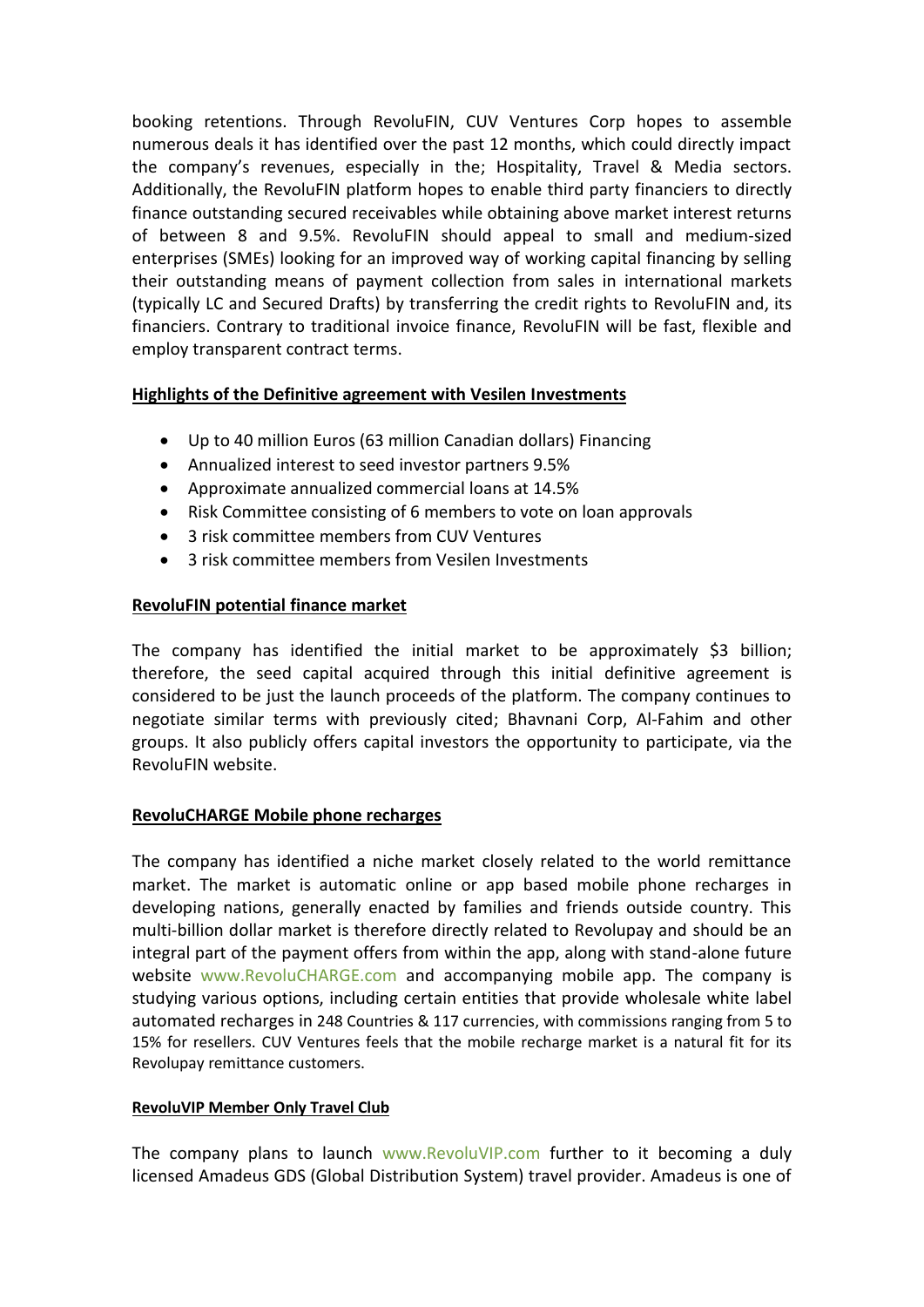the world's largest providers of wholesale rates to the travel industry, only accessible by duly certified travel professionals.

The current travel industry we know today, in a retail format, is largely an amalgamation of GDS derived travel offers, exposed on third-part retail websites, and subject to individual mark-ups by the web based travel retailers. To launch RevoluVIP, the company intends to work closely with companies associated with management and insiders to deploy a white-label, members only, travel club across over 800 country specific websites, such as CanadaVIP.com, AmericaVIP and, all other websites within the [VIP group](http://hotels.americavip.com/Place/United_States.htm) (see footer). The club will be for members only; services may only be purchased by members using their Revolupay app, with an annual Travel Club membership fee applicable. The three levels of membership will provide varying degrees of discount, diamond being the highest, with close to net rates applicable. Annual membership under Diamond status is projected to be \$200 USD, meaning that in a single trip of just \$2000, the membership dues would probably be recouped, leading to heavy member savings on all future trips during the remaining annual term. The company's target is 1 million members within 2 years.

# **About CUV Ventures Corp.:**

CUV Ventures Corp. is a multi-asset, multidivisional publicly traded Canadian company deploying advanced technologies in the; Money Remittance, Crypto Mining, Mobile Apps, Online Travel, Vacation Resort, Blockchain Systems, Invoice factoring and Cryptotoken sectors.

Our flagship technology is Revolupay<sup>®</sup>, the Apple and Android multinational remittance app, powered by blockchain protocols, and aimed at the worldwide  $+$  \$150 billion family remittance market.

The CU Coin Cryptotoken, allied to Revolupay®, promises to be the coin of choice for remittance senders, travelers and the hospitality industry. Its increasing adoption across several spheres exemplifies its international perspective and future value amongst users.

The company's Fintech division continues to expand into this rapidly emerging segment, in which it; manages, operates and develops end-to-end digital platforms to monetize the blockchain ecosystem across a broad spectrum of leisure related industries, remittances and finance.

A diverse division of the company, named [Cuba Ventures,](http://www.cubaventures.com/) is involved in Caribbean Basin strategic investments. Similar to the United States Nasdaq listed [Herzfeld Fund,](https://www.herzfeld.com/cuba) the focus is to control noteworthy assets related to the Caribbean Basin (including Cuba). The division is comprised of numerous assets. A wholly owned subsidiary [Travelucion Media,](http://www.travelucion.com/) a duly licensed and bonded online travel company, [Amadeus GDS](http://www.amadeus.com/) affiliated, digital & print media powerhouse that specializes in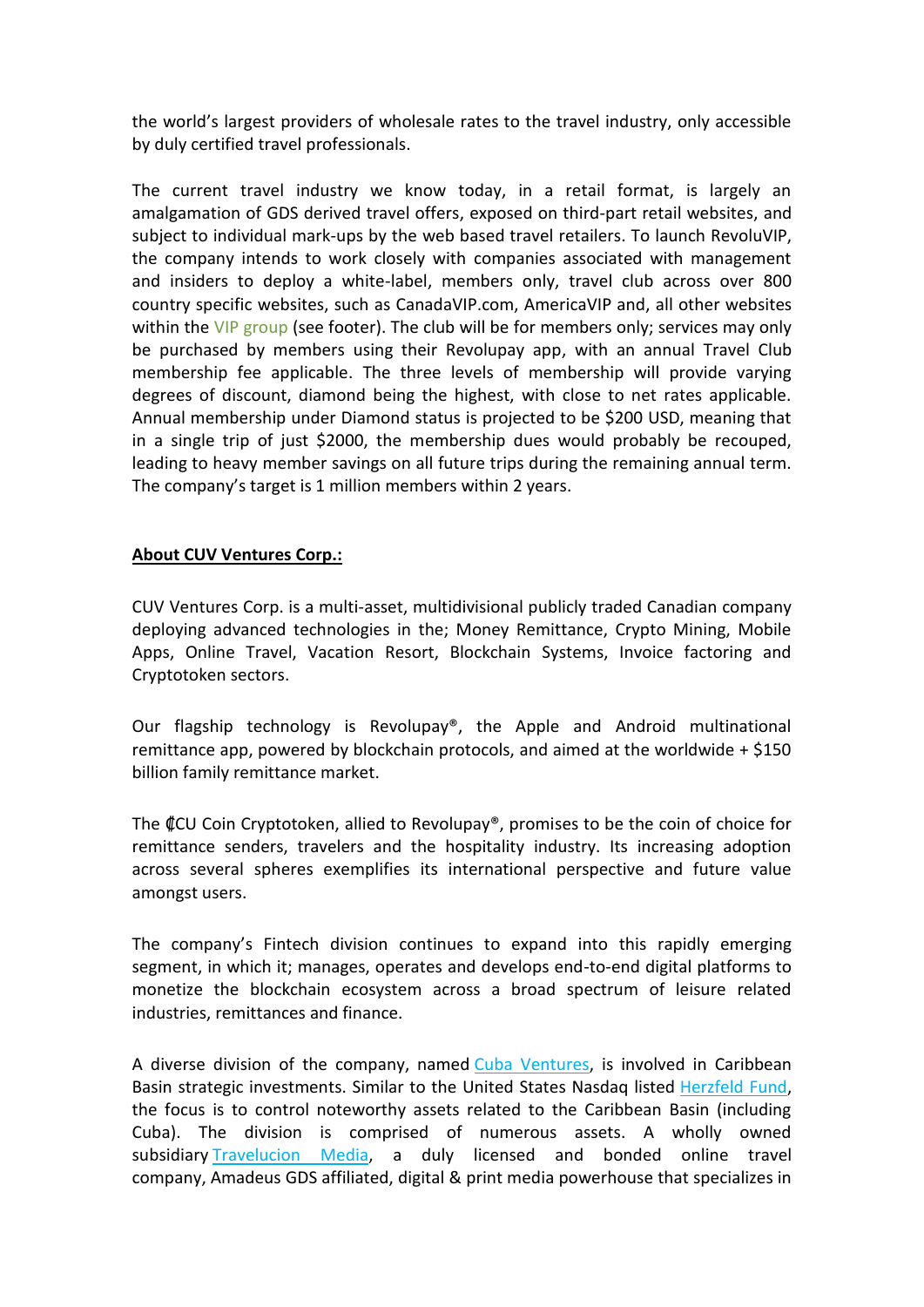travel marketing, electronic reservations and online booking solutions. [Travelucion](http://www.travelucion.com/) owns a vast portfolio of web assets consisting of 432 Cubacentric websites in up to 5 languages which generate over 35 million page-views per year and direct traffic to Travelucion's online booking and e-commerce sites and proprietary online booking systems, also customized for white label deployment on third party booking websites for; Cayman Islands, Dominican republic, Aruba, Bahamas, BVI, Belize, Antigua, Jamaica and Cuba, offering bookings for hotels, private residences, car rentals, tours, flights and a variety of other types of specialized travel services as well.

In 2017, the company acquired equity in the Florida, USA based, licensed and bonded Travel Agency; International Business & Travel Opportunities, LLC (*IBTO*), a Caribbean Basin focused travel facilitator operating trips in the region (including licensed Cuba trips for Americans).

In 2018, the company acquired equity in the Florida, USA based, Third Circle Publishing LLC, publisher of the esteemed and U.S circulated print and digital magazine [Cuba](http://www.cubatrademagazine.com/)  [Trade Magazine.](http://www.cubatrademagazine.com/) CUV Ventures Corp now controls important print and digital media assets, reaching 10s of millions of consumers globally.

In 2018, the company acquired equity in the Toronto; Canada based, duly FINTRAC licensed, remittance company [Duales Inc.](http://www.duales.com/) as part of the Revolupay<sup>®</sup> remittance app partner network.

In 2018, the company acquired equity in the Miami; USA based, Business Advisory/Consultant Think-Tank Havana [Consulting Group,](http://www.thehavanaconsultinggroup.com/) as part of the progressive acquisition of key Cuba related but, non domiciled, businesses.

The Cuba Ventures division consulting team harnesses over 80 years of combined advisor experience in submitting and, obtaining approval, for joint ventures, joint production agreements and import/export permits for foreign enterprises. More recently the company has taken a royalty approach for future agreements between third parties anxious to begin comercial operations with Cuba and, the company's Cuba Consulting Unit.

Through this methodology, the Company is gradually building a potentially valuable "future-ready", non Caribbean (Cuba) domiciled asset base while, in the interim, securing revenue, growth and unique opportunities present in the Caribbean Basin, with an emphasis on the \$4 billion dollar and rapidly growing Cuban travel and tourism industry, \$3 billion factoring and [FinTech](http://www.revolufin.com/) sector, \$18.6 billion Caribbean remittance industry and international corporate consulting for Cuba's \$86 Billion annual economy, which remains an interesting opportunity and, one that this division strives to dominate at every opportunity by acquiring assets that are neither physically domiciled nor associated with entities located in Republic of Cuba but, that have unparalleled future takeover prospects, should the political climate improve.